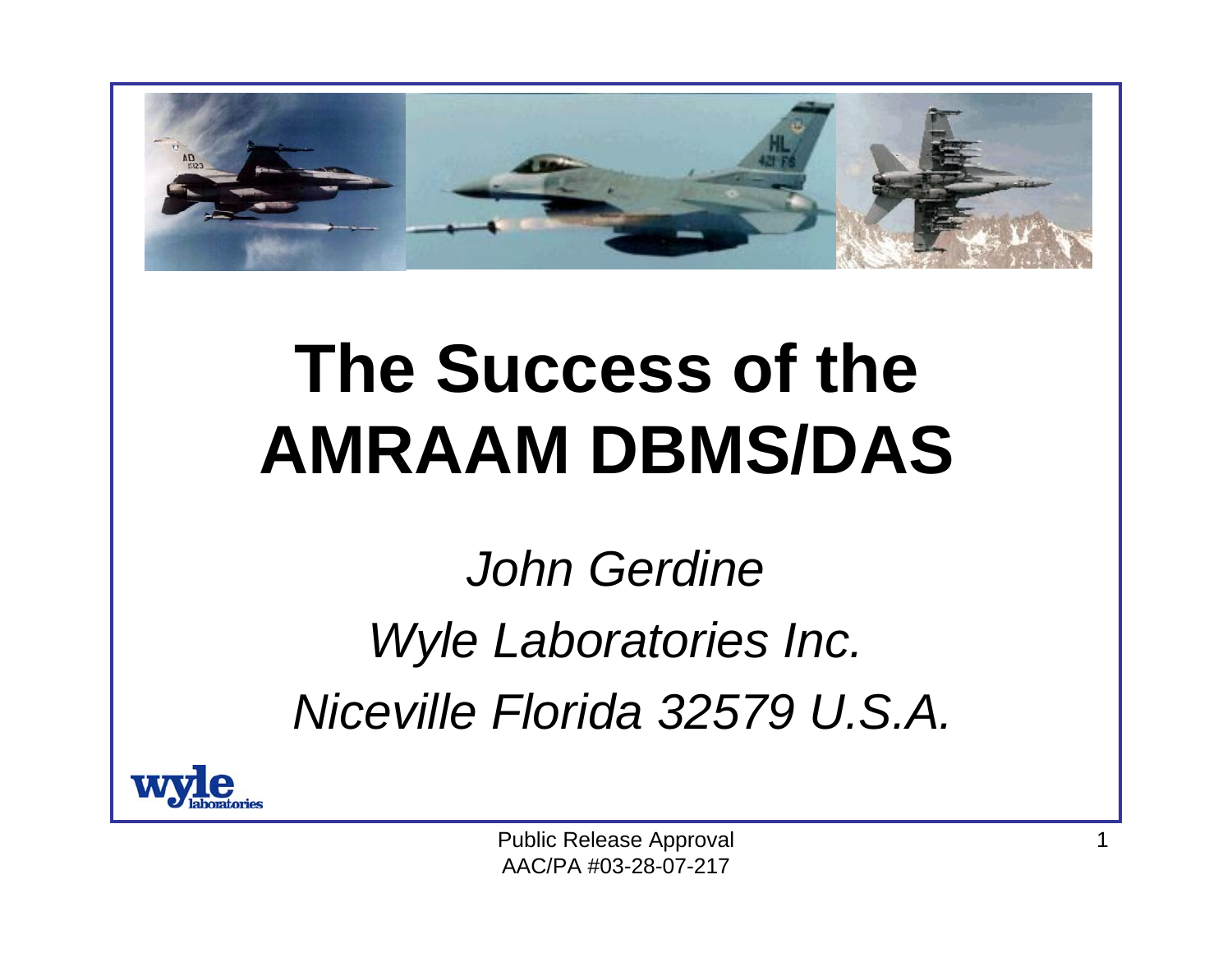## **Overview**

- •Asymmetric Threat
- •AMRAAM Development
- •Test and Evaluation (T&E) History
- •Current AMRAAM Production
- •Test and Evaluation Program
- •AMRAAM DBMS/DAS Development
- •DBMS/DAS Design and Operation
- • Resource for Detailed Analysis and Improvement
- •Summary

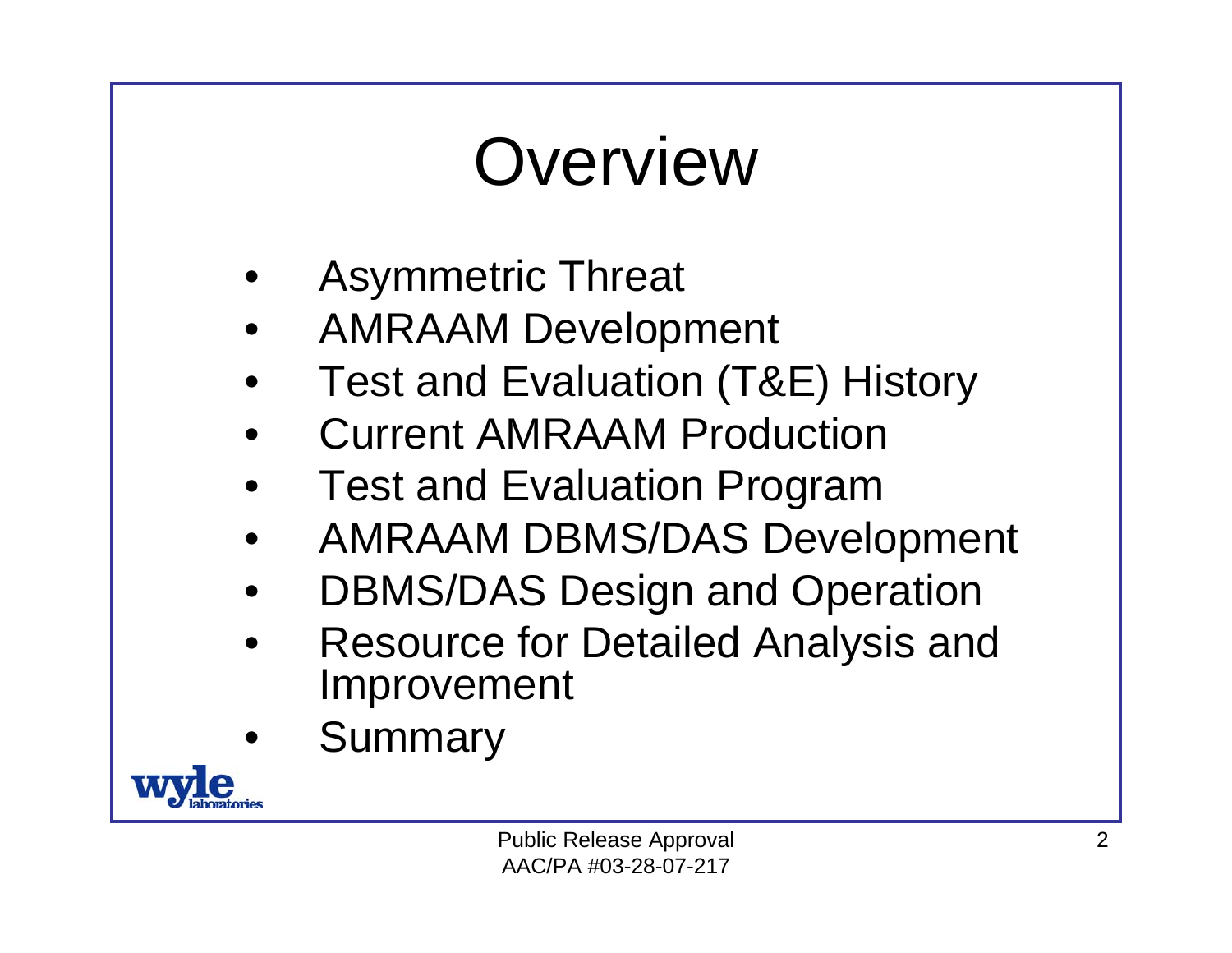# Asymmetric Threat

- United States must expect to face asymmetric threats within the air battle space
- • In the future, the US cannot expect an enemy to present the kind of target set that it has seen in years past
- Technology and techniques are always being developed to neutralize the power of the US

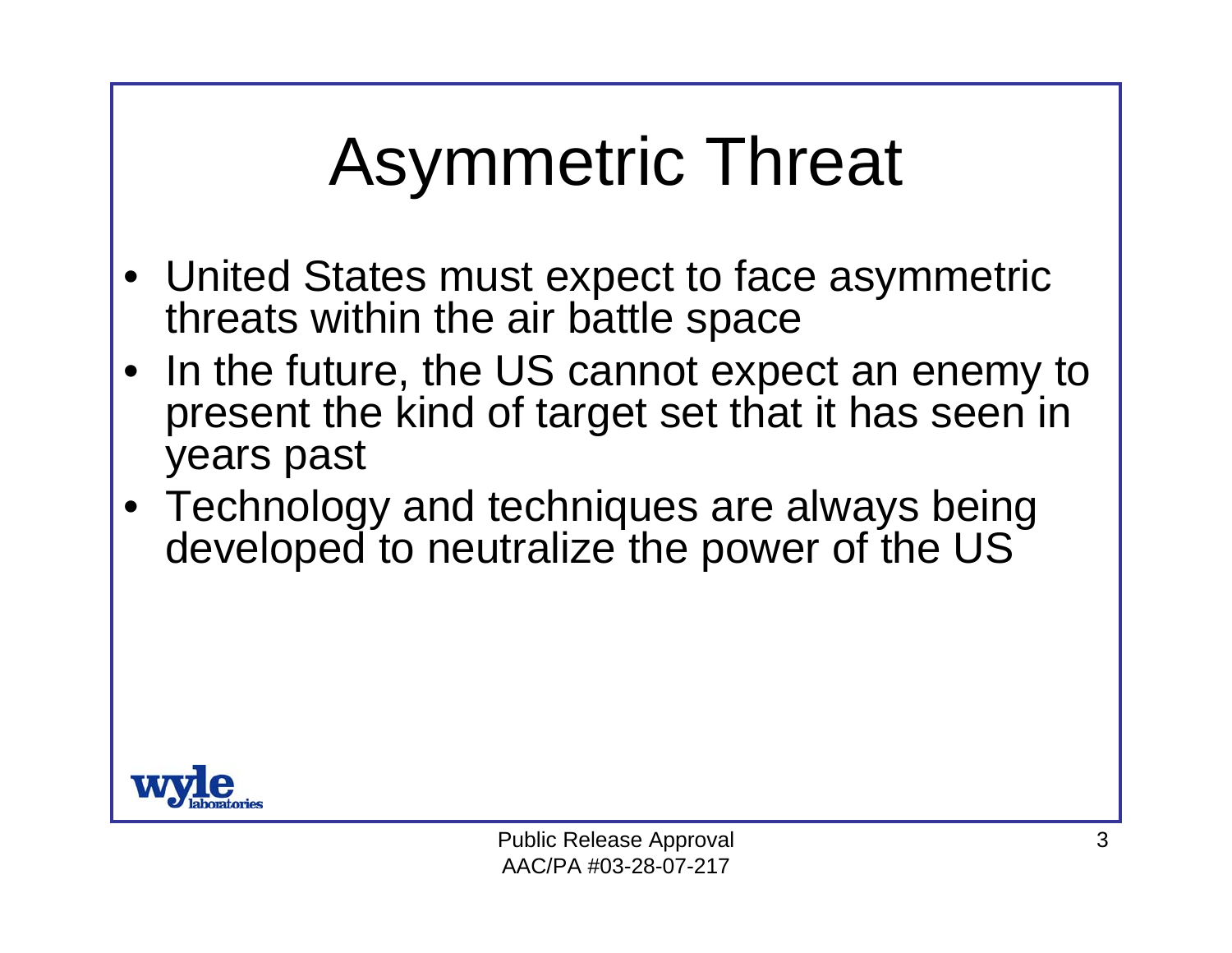#### AMRAAM Development

- • The AIM-120 AMRAAM was developed jointly by the Air Force and the Navy
- • The main purpose of AMRAAM was to maintain air superiority
	- All weather radar guided missile
	- –Multiple target engagement capability
	- Counter electronic warfare
	- Launch and leave

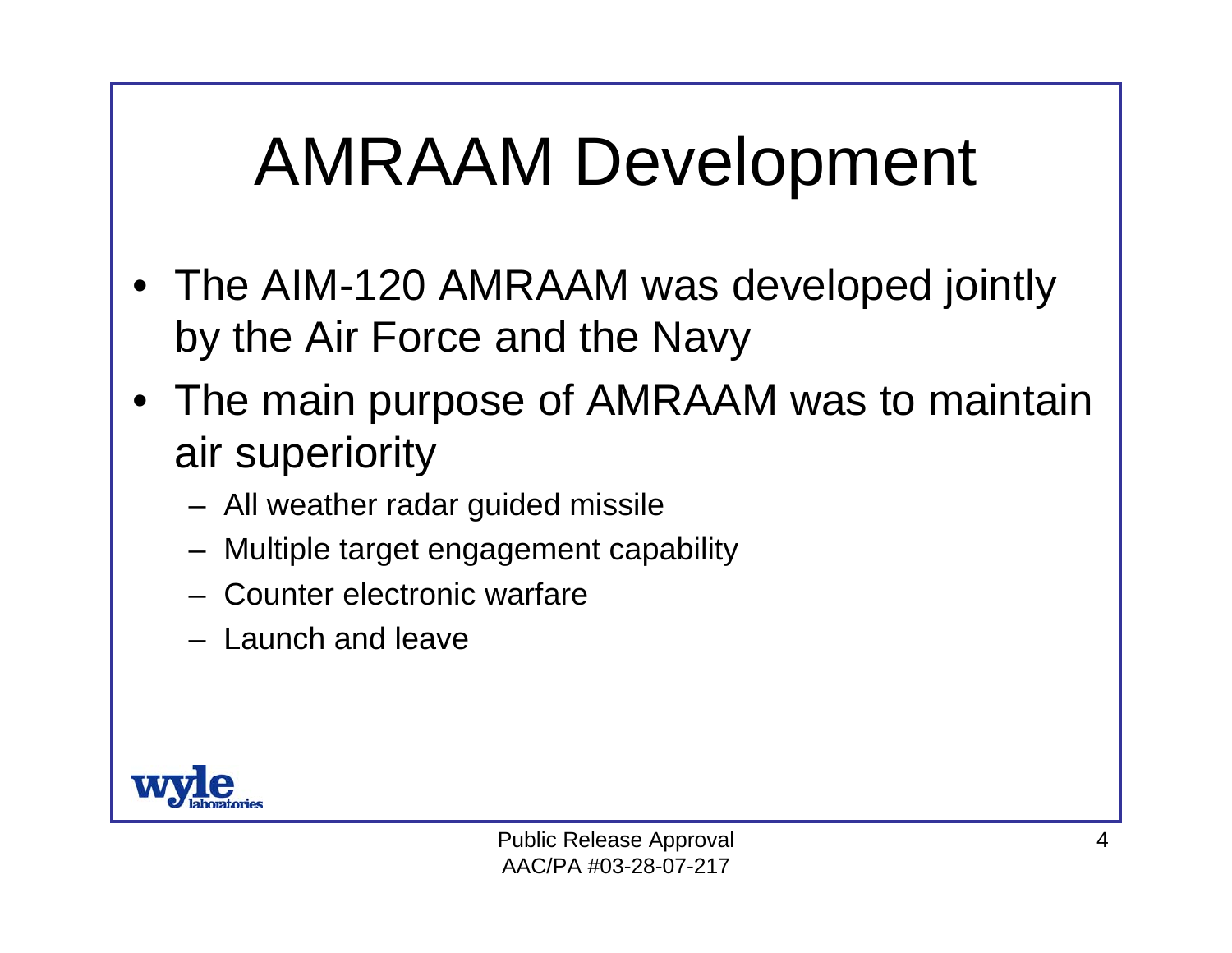# AMRAAM T&E History

- • Full Scale Development (FSD) testing began in 1984
	- Ground tests
	- AMRAAM Captive Equipment (ACE) flight tests
	- Hardware-In-Loop (HIL) Simulations
	- Digital Simulations
	- Pre-programmed flight tests
	- 100 guided missile flight tests

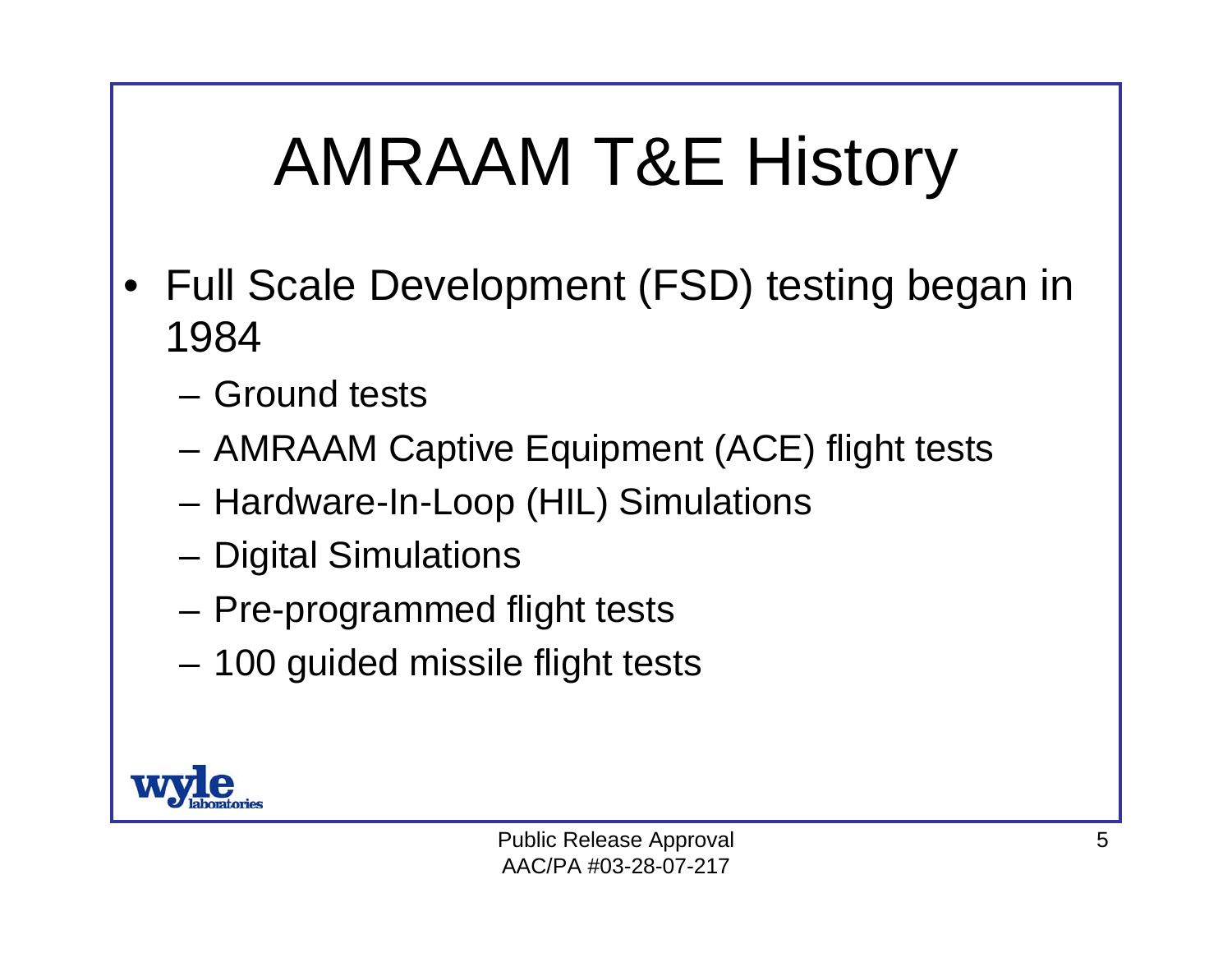# AMRAAM T&E History

- AMRAAM was flight tested and evaluated by the Operational Test and Evaluation organizations to confirm performance with an emphasis on effectiveness and suitability
- Pre-Planned Product Improvement P<sup>3</sup>I Programs
- Over the last 10 years, AMRAAM continues to be evaluated in the Weapon System Evaluation Program (WSEP)

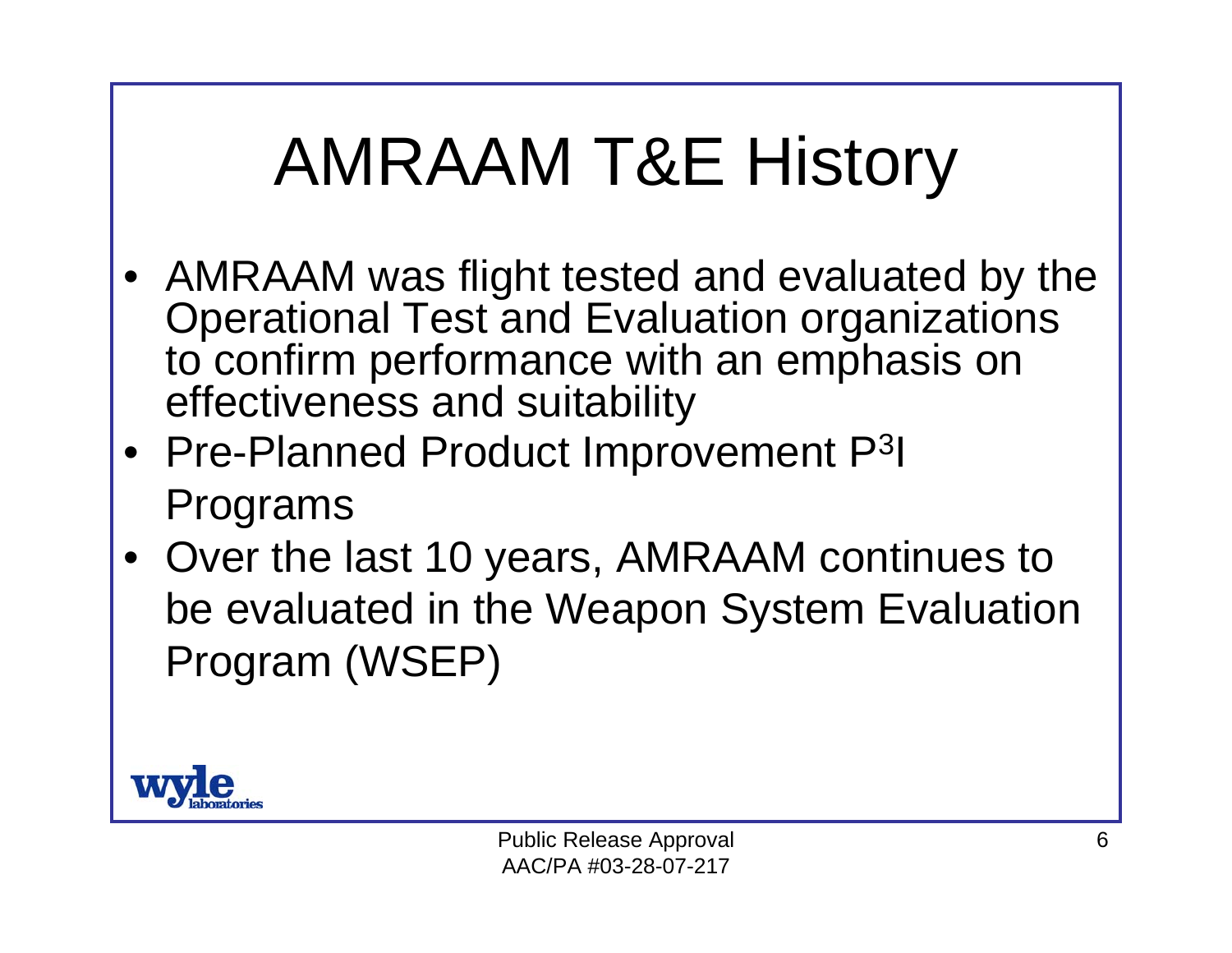### Current AMRAAM Production

- As of the 6th of October 2006, Raytheon Company received its first production award for the AIM-120D configuration of AMRAAM.
	- Production and delivery will support the U.S. Air Force, Navy and Army.
- The AIM-120D is an enhanced capability missile
- • Changing technology and battle space requirements of the warfighter.
- AMRAAM is the most carried air-to-air missile in the U.S. arsenal and is deployed in 32 countries.

(Source Aerospace & Defense News Headlines: Raytheon)



Public Release Approval AAC/PA #03-28-07-217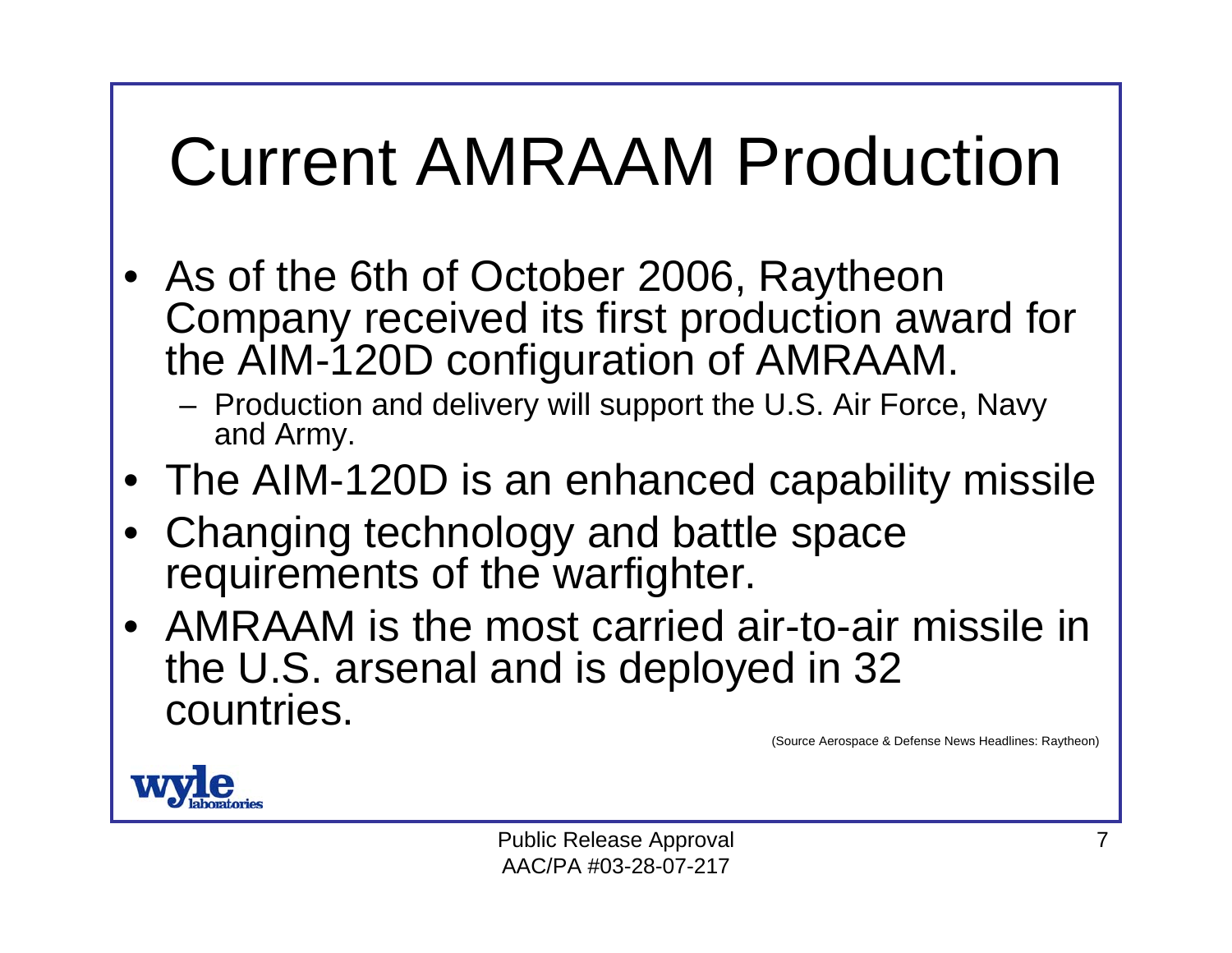# Test & Evaluation Program

- • The development process for the AMRAAM weapon system involved a robust Test & Evaluation program
	- Well planned
	- Definitive road map that adhered to the requirements
	- AMRAAM developed in stages
	- The T&E program ultimately proved AMRAAM capability and performance

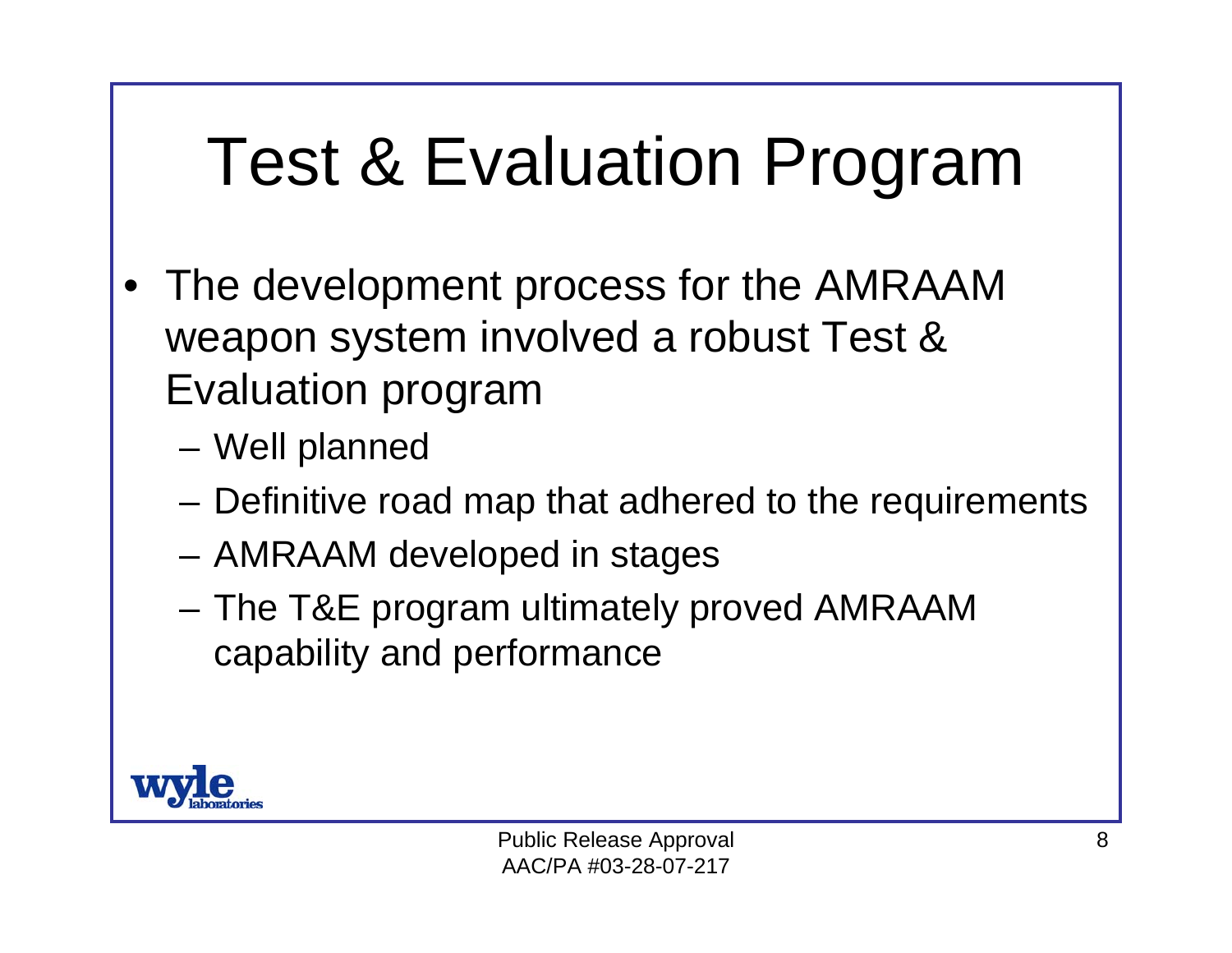#### AMRAAM Telemetry

- •The AMRAAM is fully instrumented
- • All subsystems and phases of flight are monitored
- • The telemetry is recorded at the test ranges and delivered to Wyle for processing and analysis

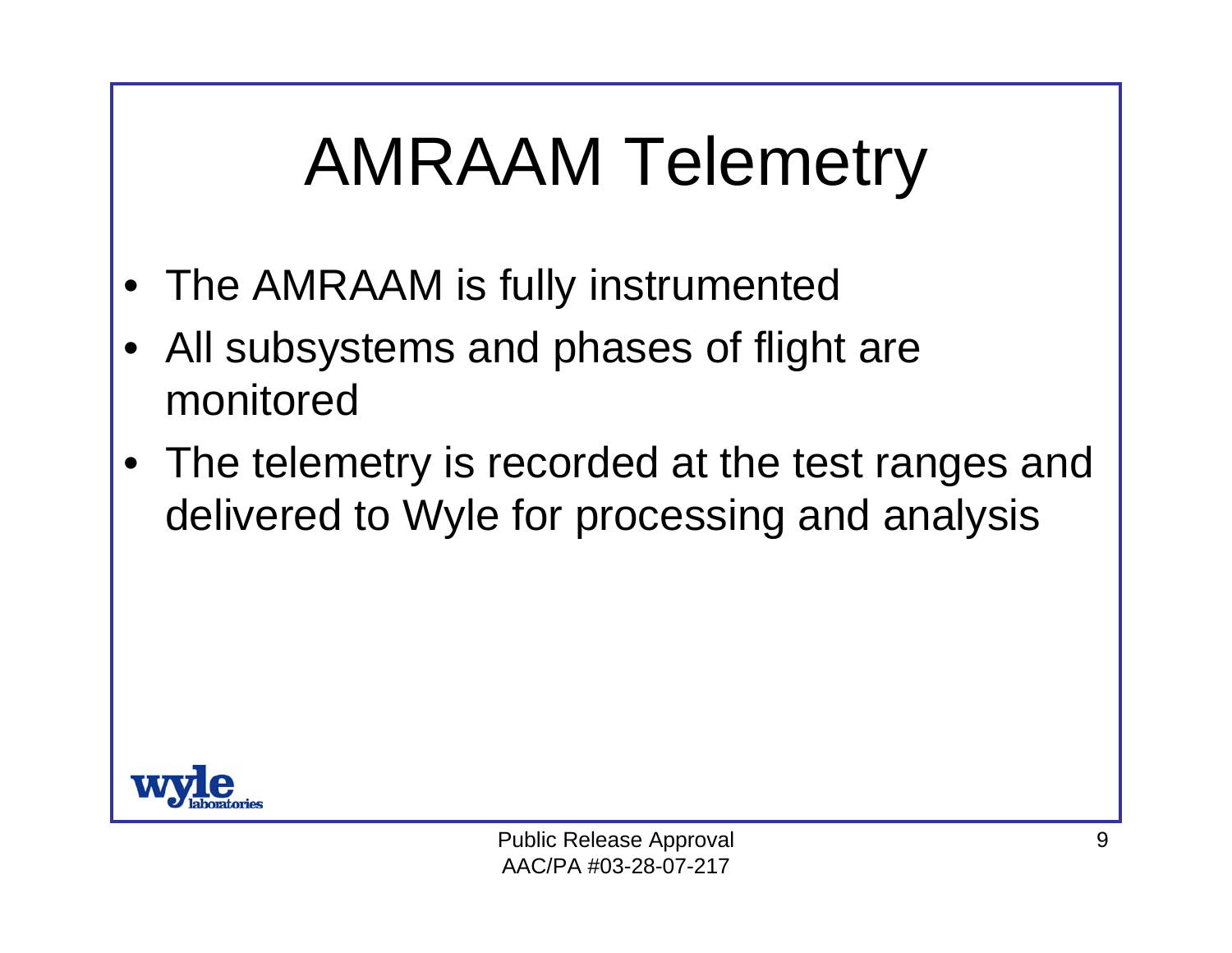#### Time, Space, Position Information (TSPI)

- TSPI is available on DoD test ranges and is used by analysts as a reference datum or 'truth data' in order to quantify weapon system performance.
- Measurements on the launch aircraft, the missile and each target are merged into a common coordinate system.
- TSPI is processed for AMRAAM analysis in the same coordinate system
- •Direct comparison
- • Global Positioning System (GPS) at all major DoD test ranges.

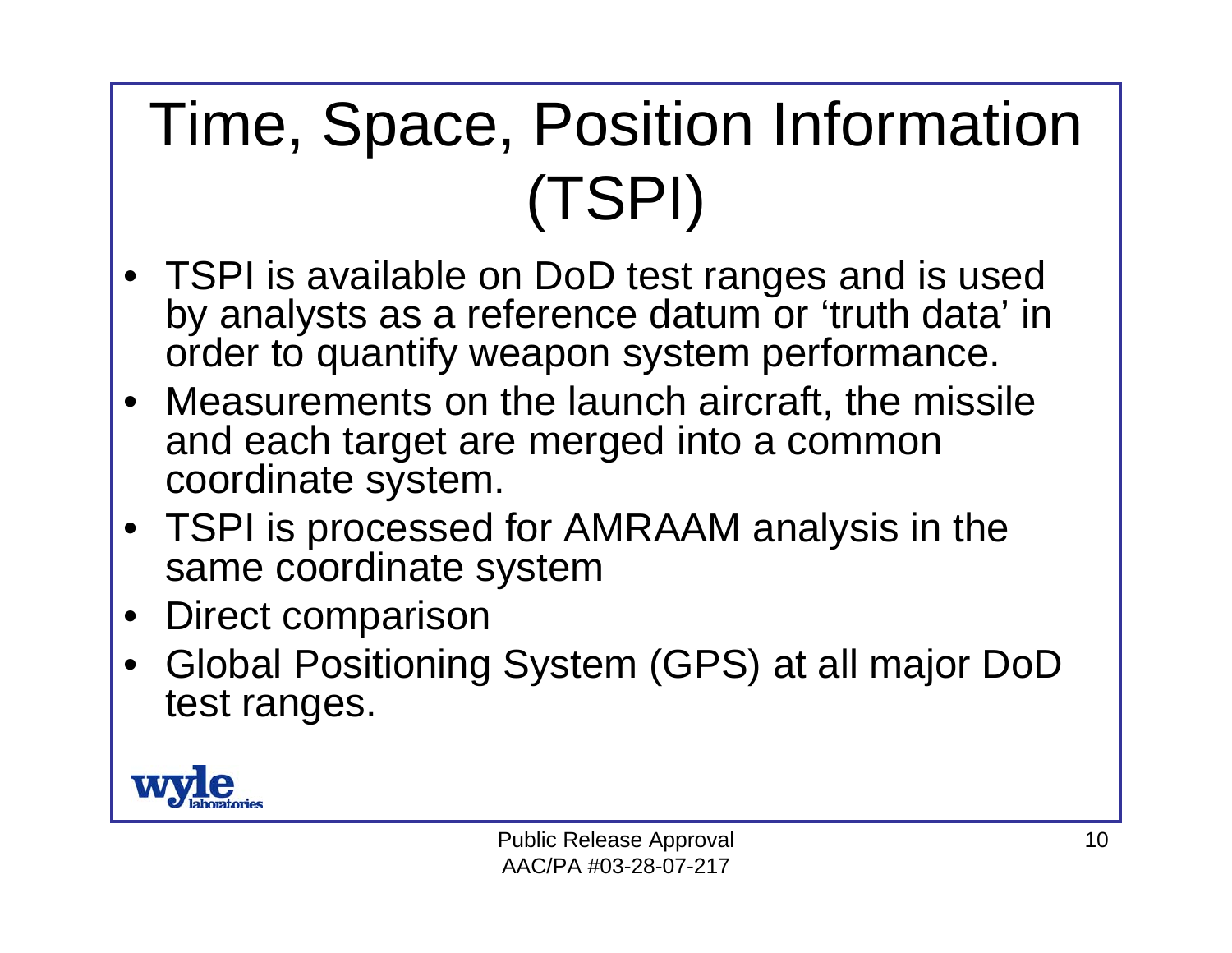#### AMRAAM DBMS/DAS Development

- AMRAAM Joint Systems Program Office (JSPO) developed the AMRAAM Data Base Management System and Data Analysis Software (DBMS/DAS)
- Primary requirements
	- Maintain all data relevant to T&E flight tests
	- Analyze AMRAAM total weapon system performance
- Every AMRAAM launched over the past twenty three years (1984 – present) is maintained in the DBMS and the DAS has been used to evaluate performance.

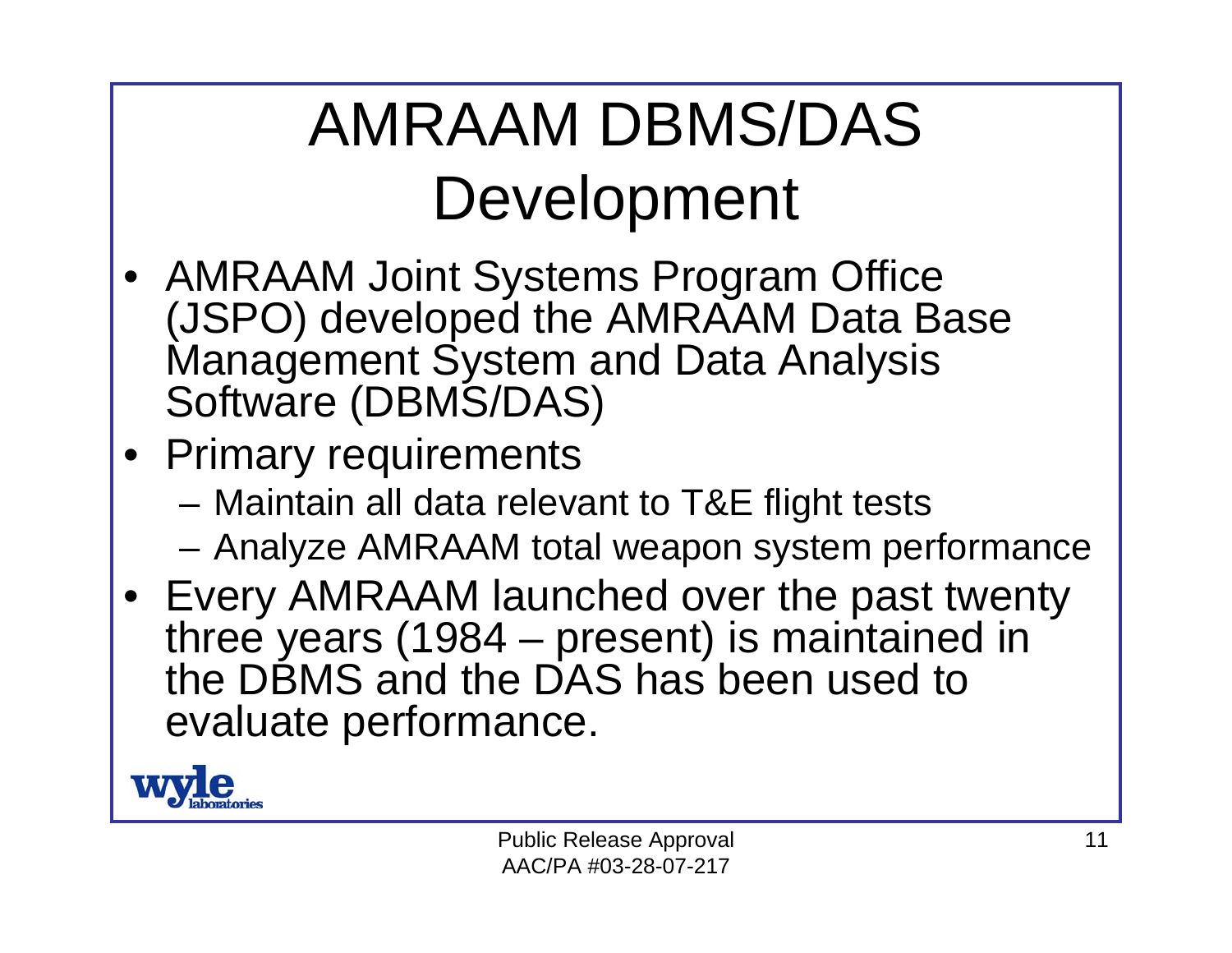#### Data Base Management System (DBMS)

- •Evaluate total weapon systems performance
- •Support government milestone reviews
- •Validate the AMRAAM simulations
- Perform special studies and produce white papers
- •Support system upgrades
- Throughout several improvement phases, the task of validating improvements was accomplished using flight test data maintained in the DBMS.

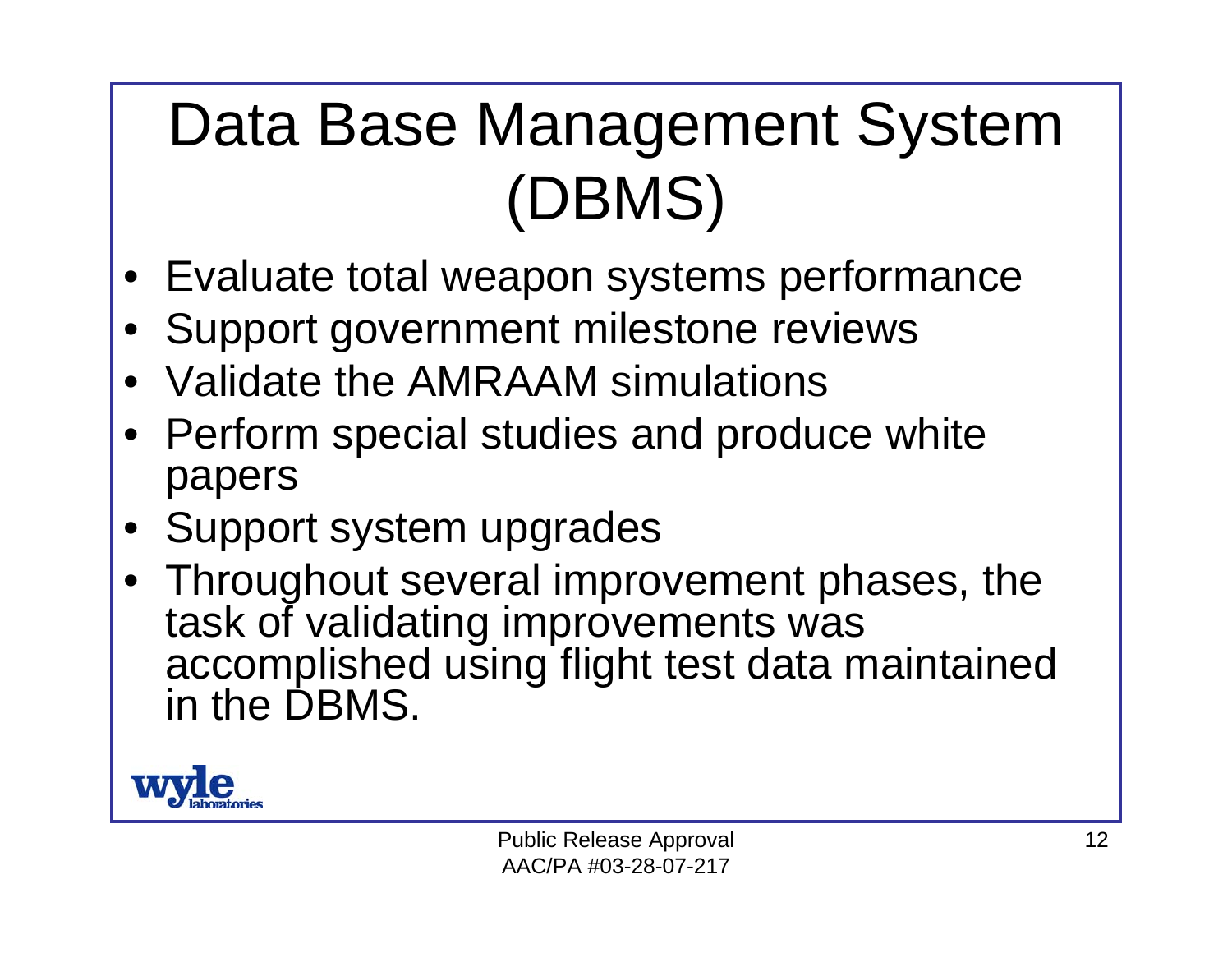# Data Analysis Software (DAS)

- • Predefined core set of automated software routines (contexts)
- •User Defined Contexts
- • DAS streamlines the task of total weapon system analysis.
	- AMRAAM weapon system complexity and the quantity of data transmitted in telemetry
	- Valuable asset during anomaly investigations

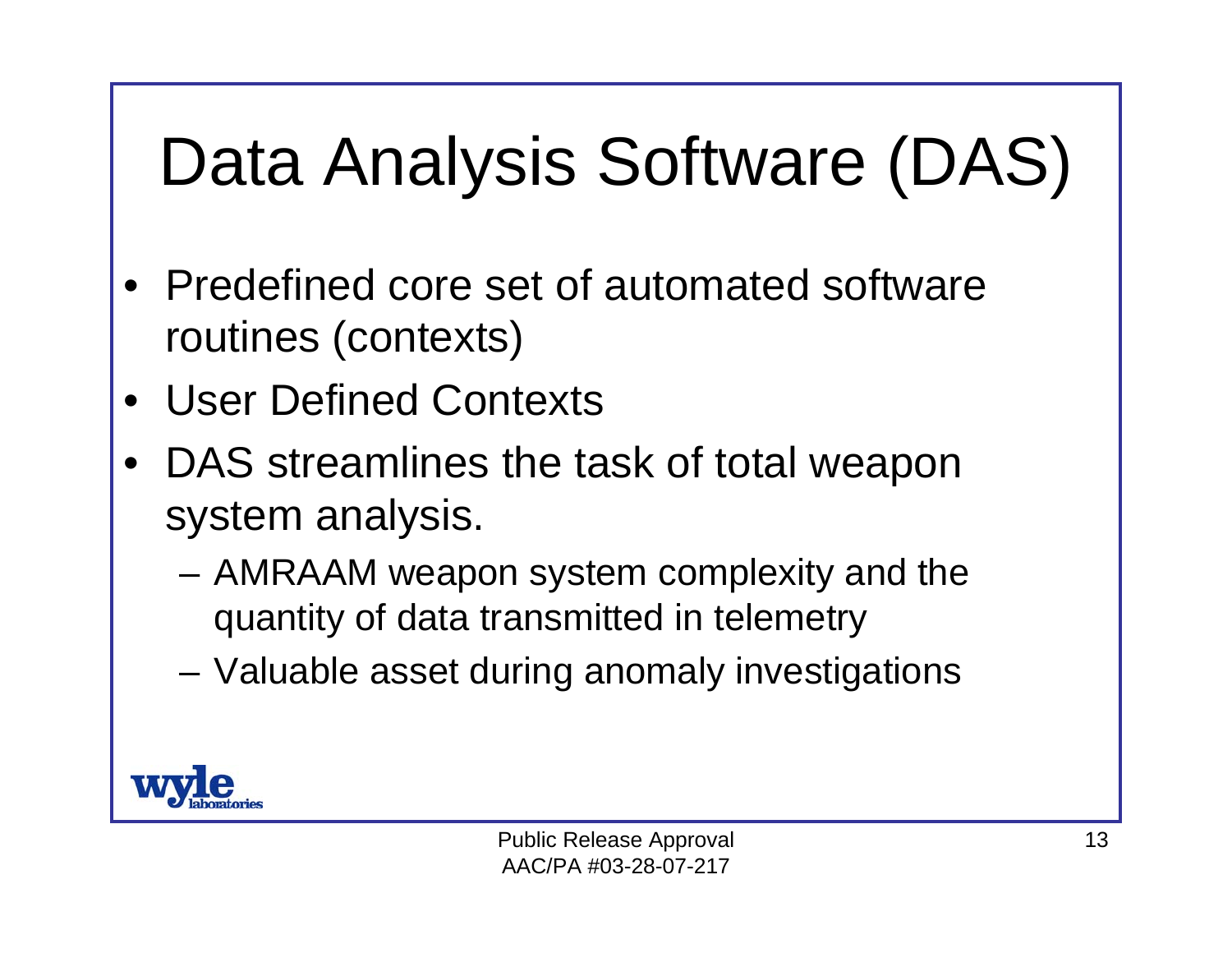## DBMS/DAS Operation

- AMRAAM telemetry and TSPI is loaded into the DBMS immediately after a mission
- Data is cataloged with information that pertains to the missile, launch aircraft and targets
- Contexts are run in a batch processing mode to produce data products

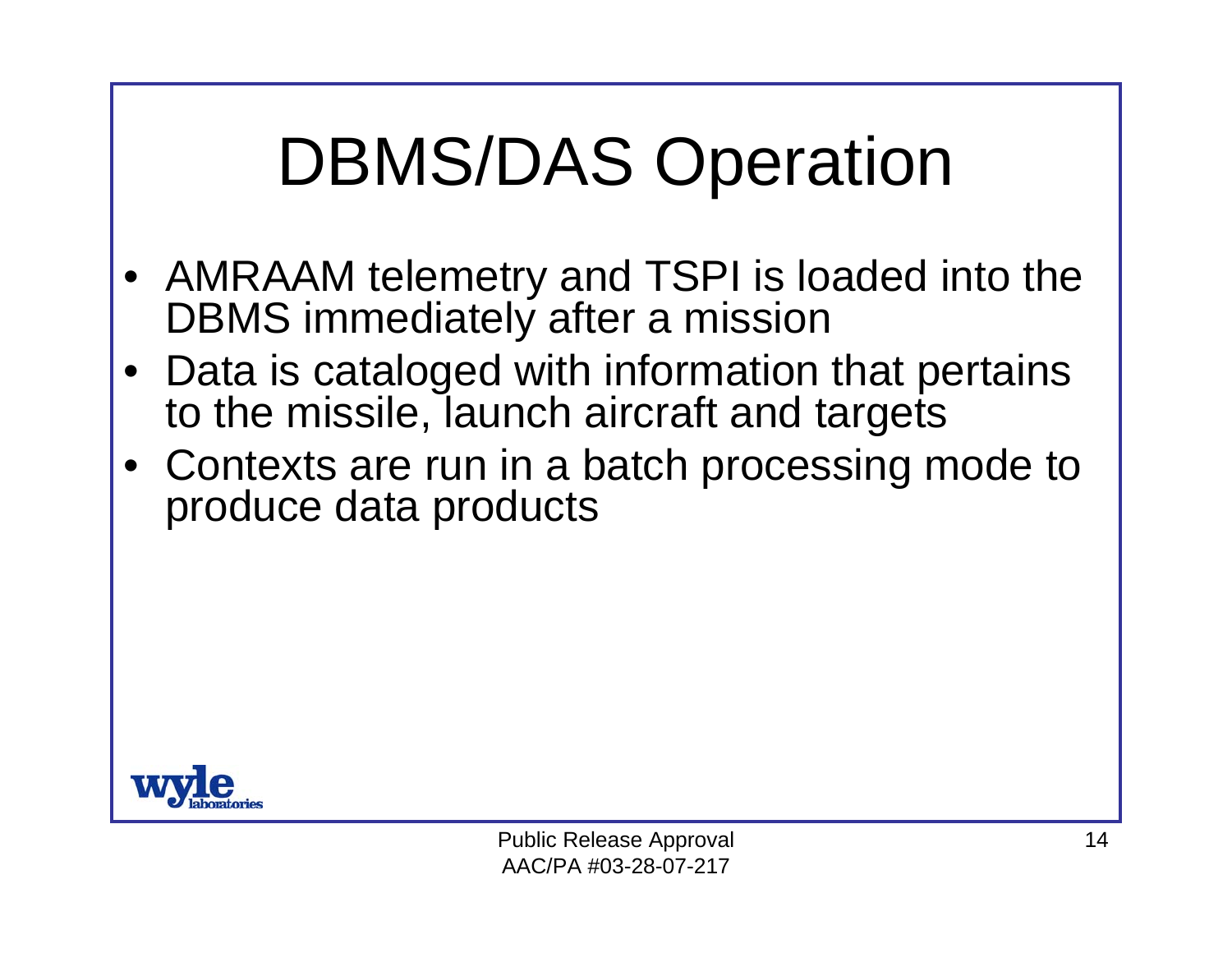## DBMS/DAS Operation

- • The data products are reviewed, analyzed and inserted directly into the Quicklook report as an appendix
- • Contexts are run on a repetitive basis for every AMRAAM mission
- •Specialized contexts for anomalies

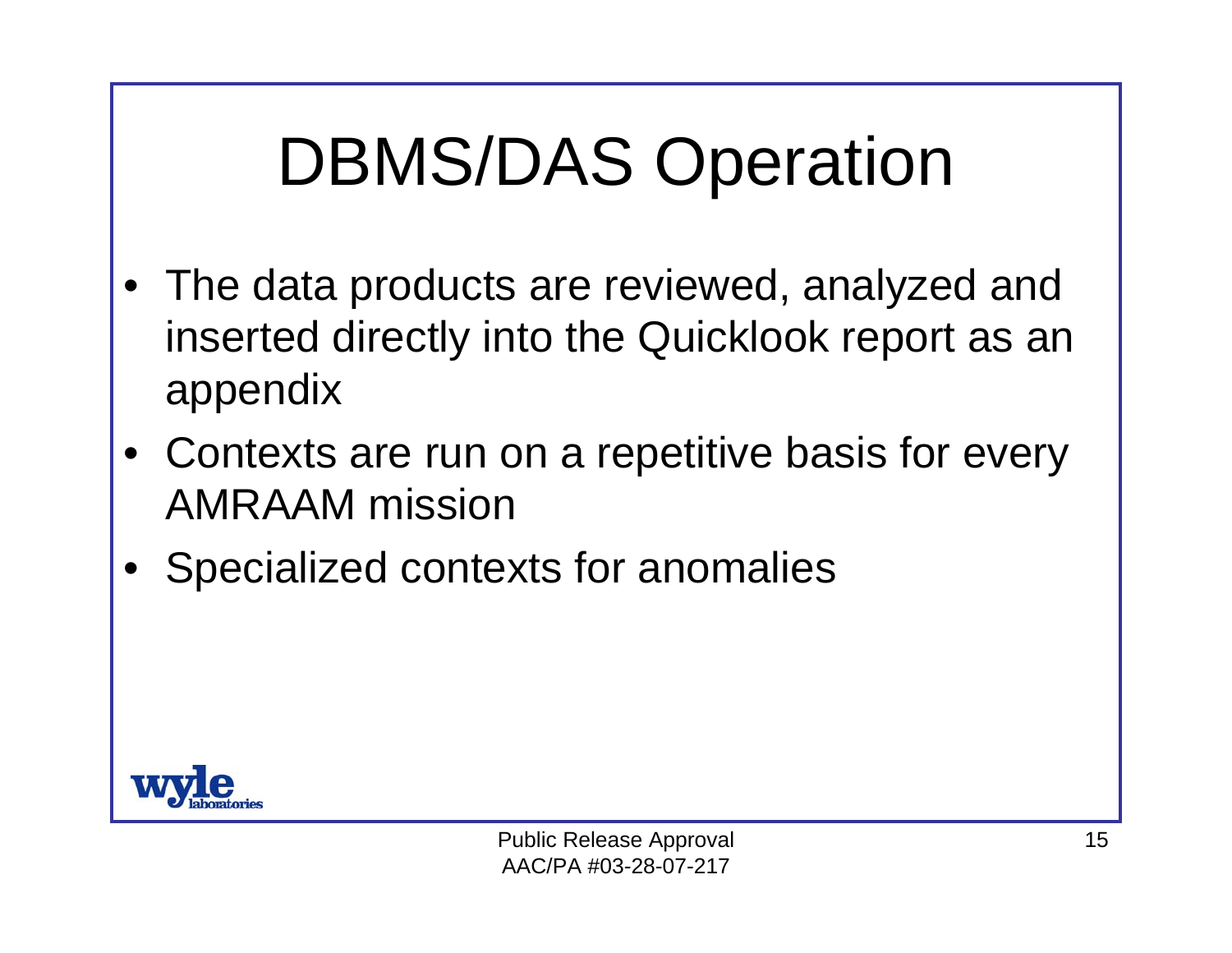# Weapon System Analysis

- • Flight test objectives and requirements.
	- Data analysis and reporting
	- Anomaly Investigations
	- Simulation Validation
	- –Special Studies
	- –AMRAAM Product Improvement Programs
	- –FMS Support

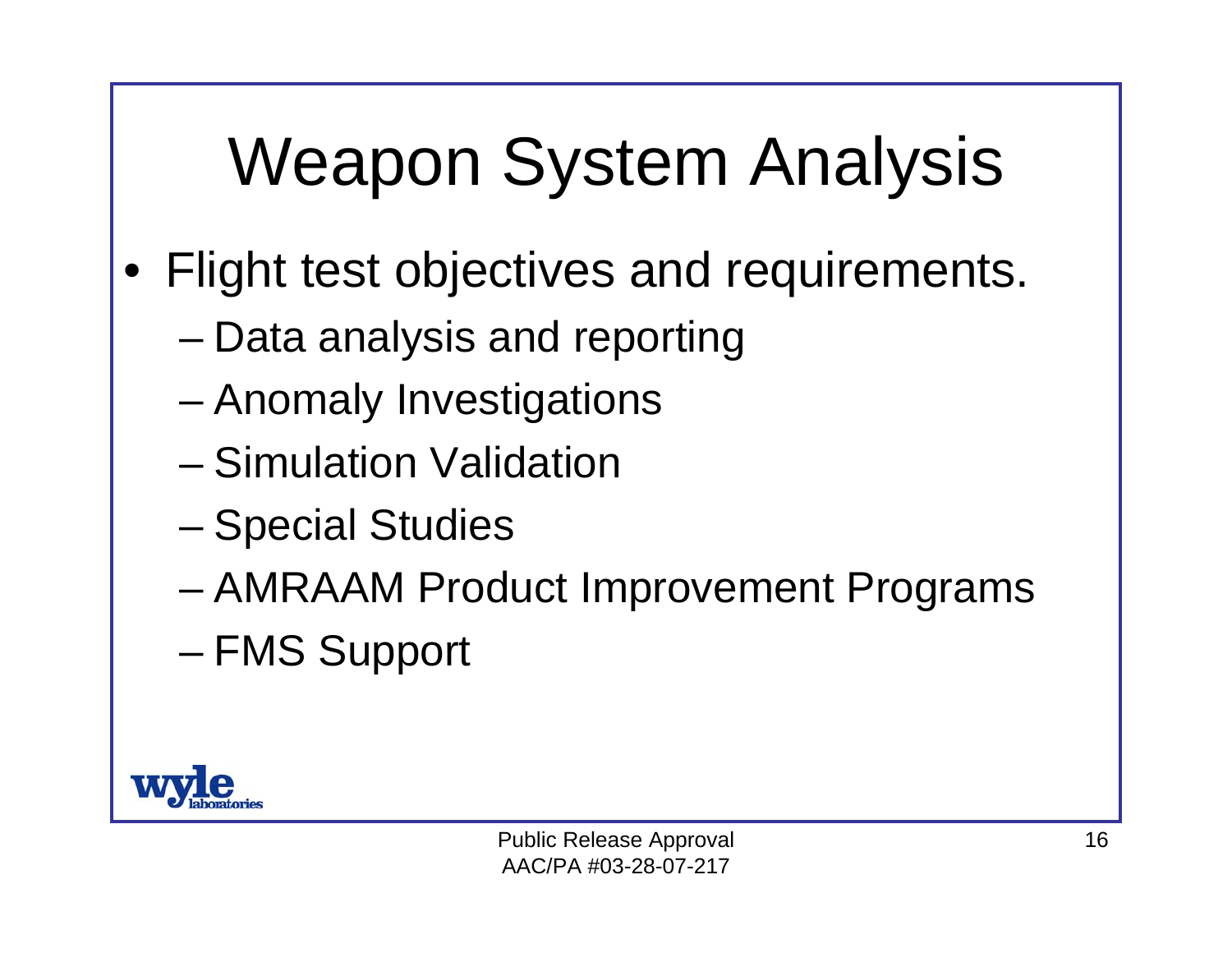## Anomaly Investigations

- The DBMS/DAS is used for anomaly investigations to determine the root cause of anomalies.
- Point anomaly
- Trend analysis

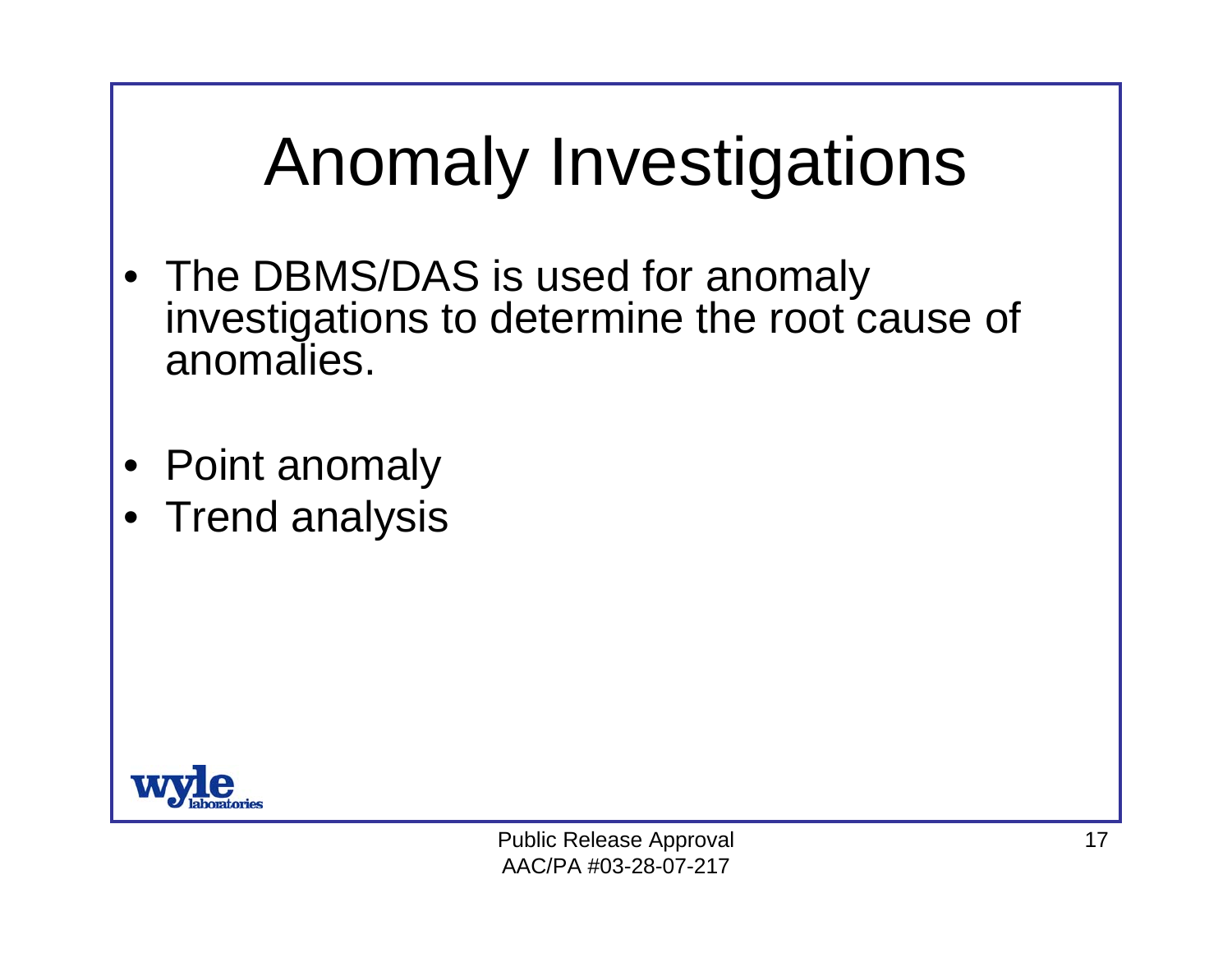## Simulations Validation

- •AMRAAM HIL and digital simulations
- • DBMS is the primary source of actual flight test data used to validate simulations
- •Validation process

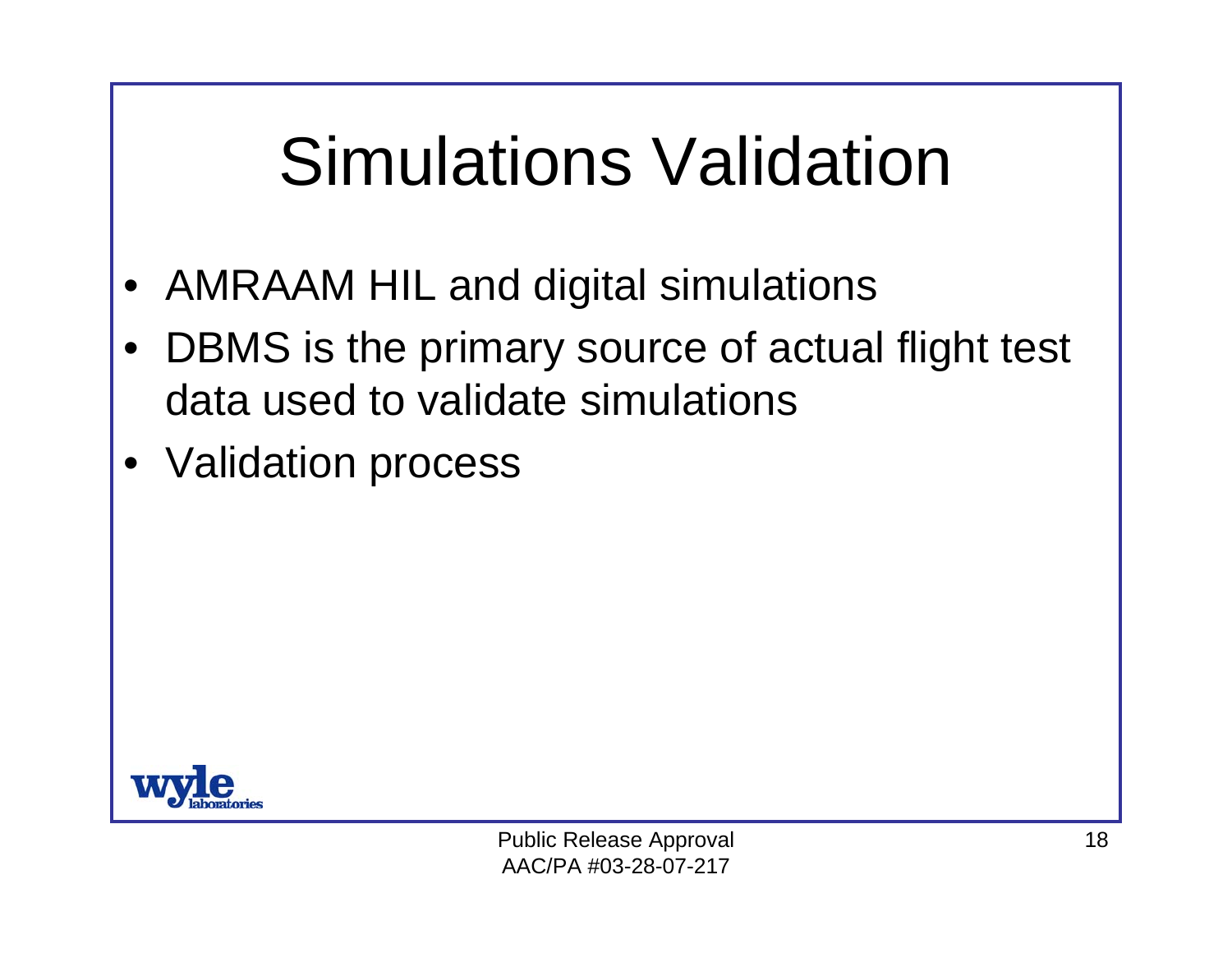## Special Studies

- • The data contained in the DBMS has been used to perform special studies, produce white papers and develop performance evaluation summaries
- •Special contexts
- • To date, there are over 45 special studies and white papers produced by the Wyle analysis team

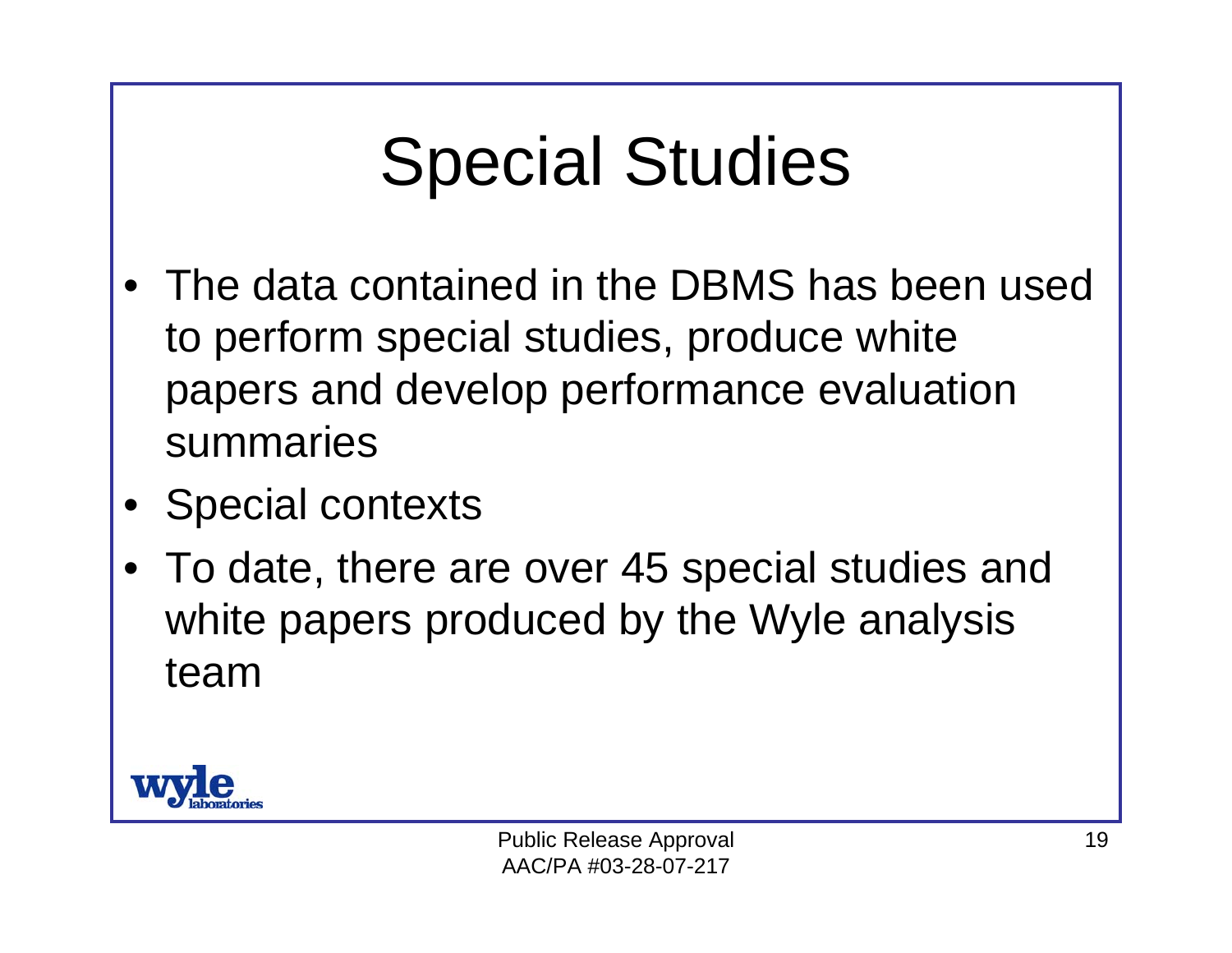## AMRAAM Upgrades

- • Since AMRAAM was fielded, there have been many requirements for missile improvements.
- • Broad spectrum of scenarios and electronic warfare.
- •Validating improvements
- Validate the improvements as they are integrated into the simulation.

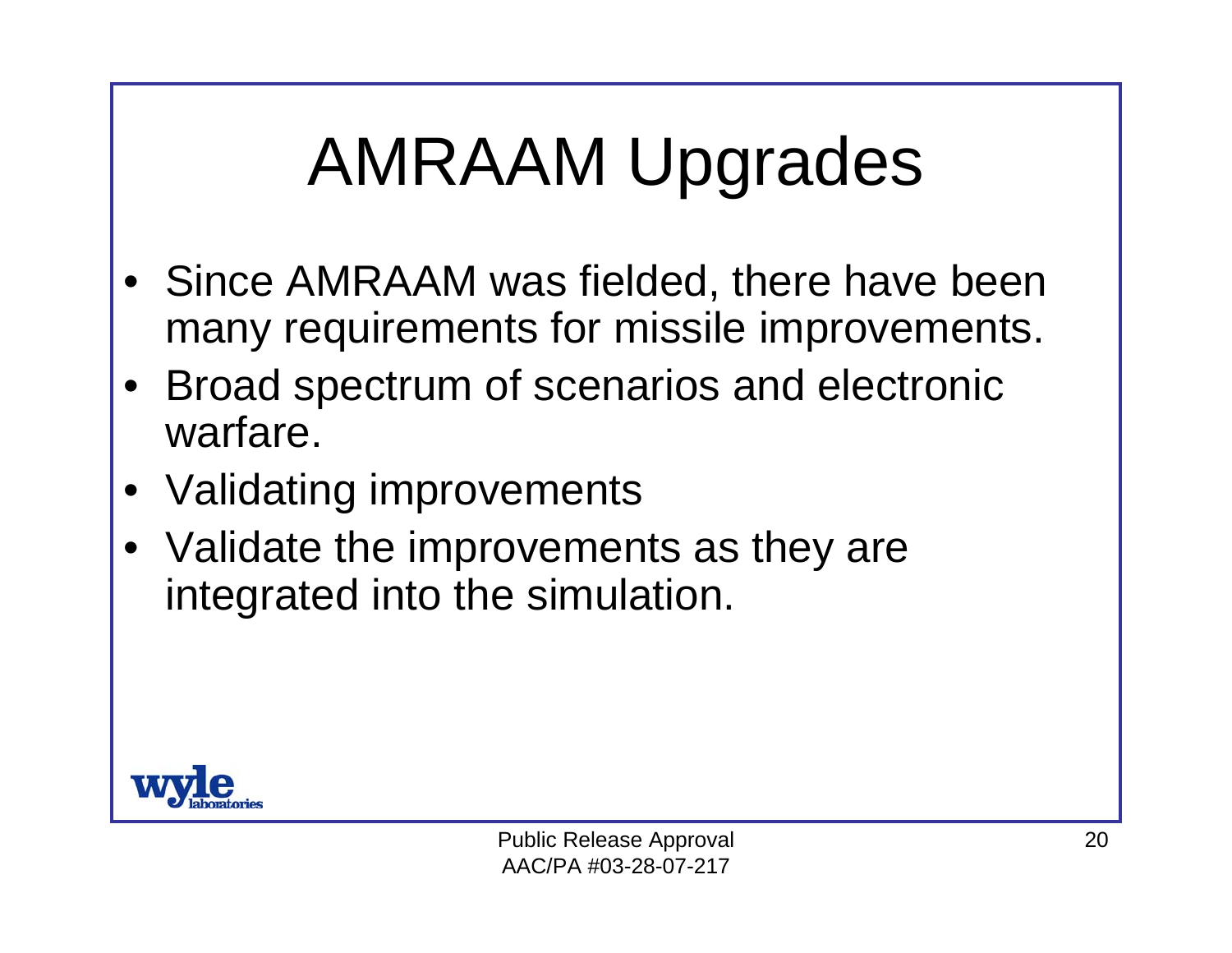#### Foreign Military Sales (FMS) Support

- • The DBMS maintains mission data from AMRAAM flight tests programs conducted by foreign countries to support aircraft integration and In-Service firings.
- FMS countries conduct flight tests in CONUS and OCONUS
- • Foreign countries employ AMRAAM from US and foreign aircraft

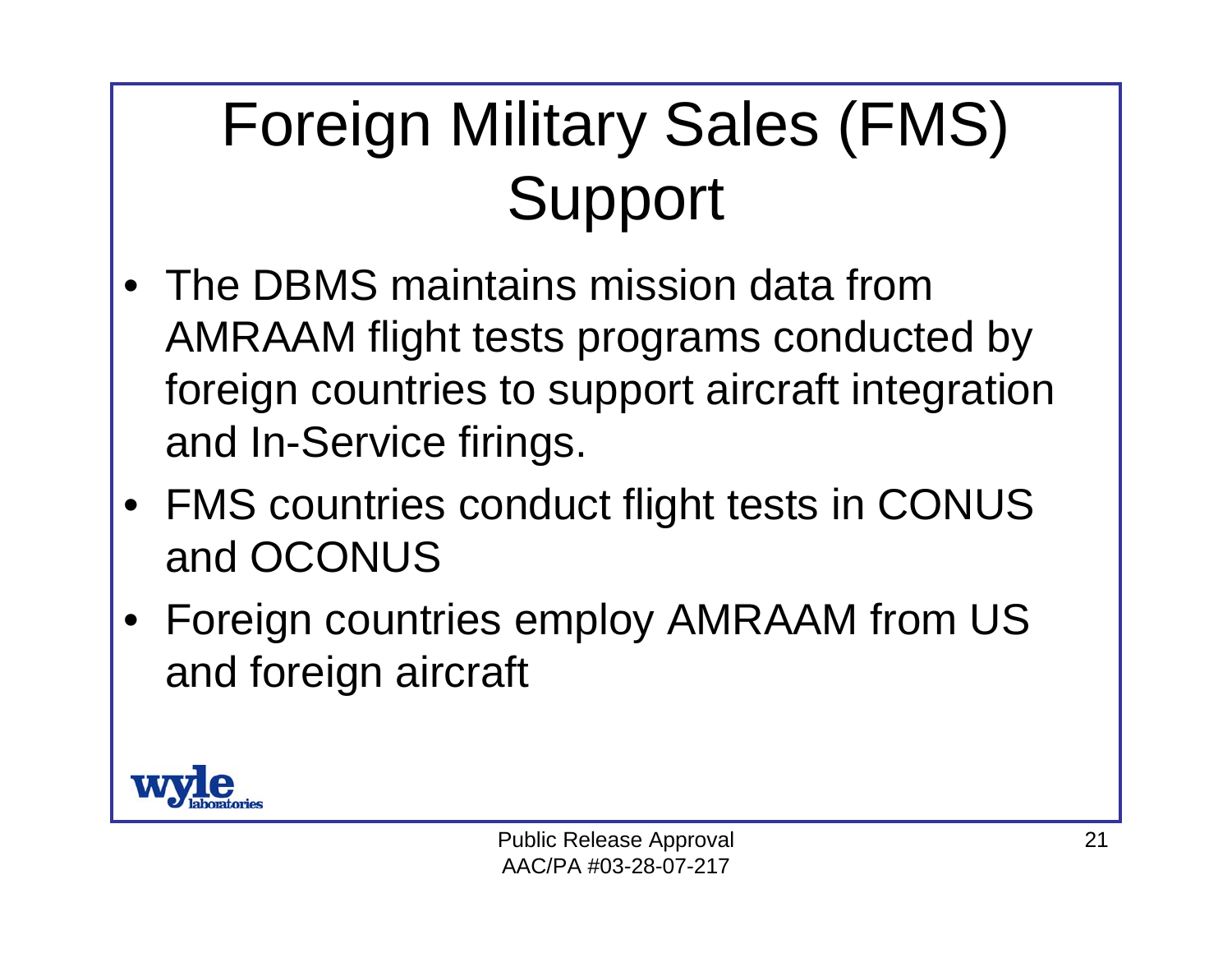# Summary

- • The success of the AMRAAM DBMS/DAS can be measured by its contribution to developing AMRAAM as a world air superiority weapon system.
- Valuable asset to AMRAAM for twenty three years and is still used today
- The Acquisition process for developing a weapon system must include a robust Test & Evaluation program and a DBMS/DAS to maintain and analyze data

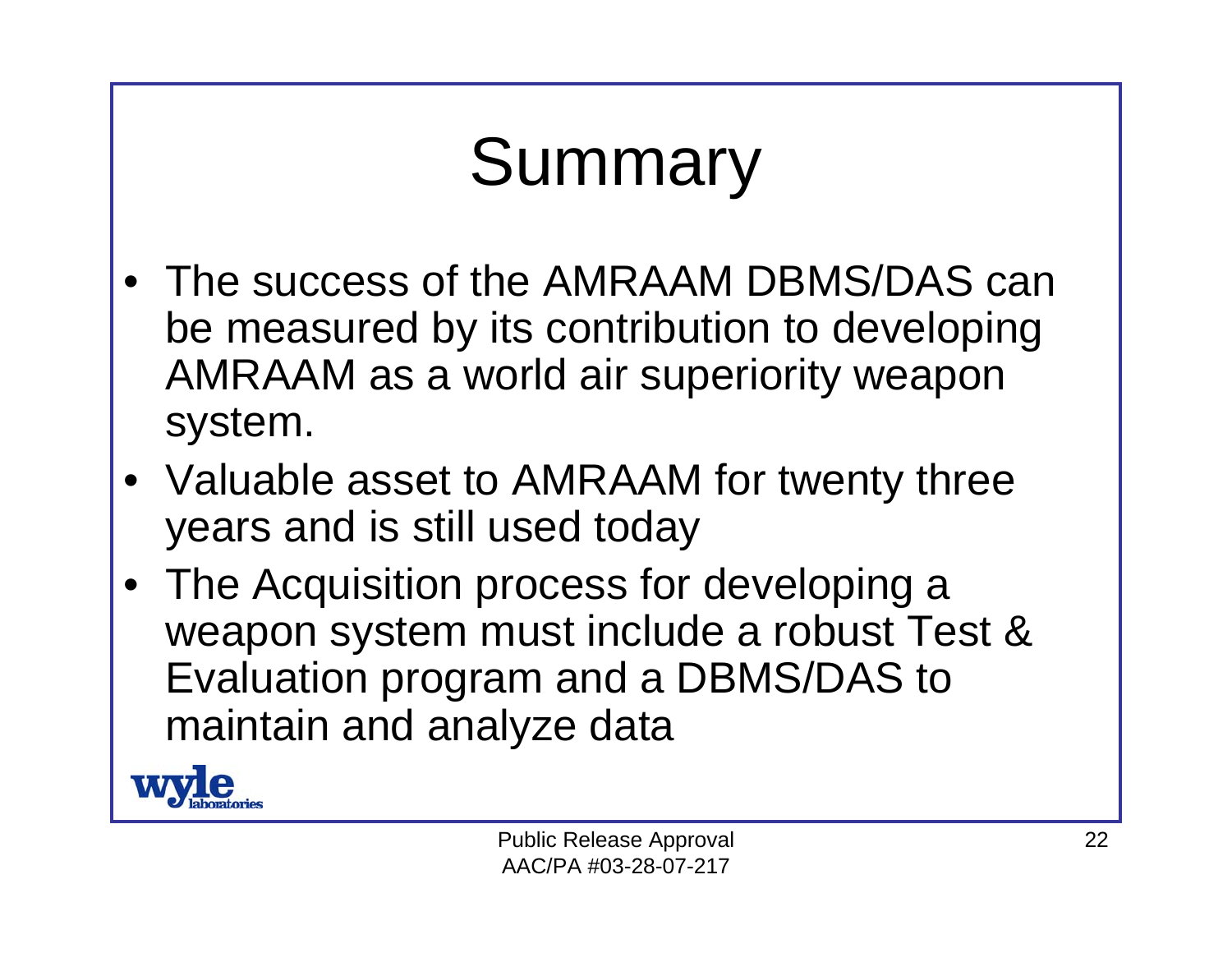#### Air Force Material Command News Service 10/2/2006

- $\bullet$  The need for change is one reason Gen. Bruce Carlson, AFMC commander, chose the test and evaluation enterprise as one of his four AFMC strategic areas under Air Force Smart Operations for the 21st century.
- • AFSO 21 serves as an overarching program guiding continuous process improvement throughout the Air Force.
- • "AFMC needs a test and evaluation presence at the early stages of an acquisition program in order to help build testability into the program from the outset," said Dr. Jerome, who also is the deputy director of Air, Space and Information Operations at Headquarters AFMC.
- $\bullet$  "Involving the testing community earlier in the program development would help to better define test and evaluation strategies for acquisition programs. "
- • This will benefit future acquisition efforts by having the right test capabilities - defined as infrastructure, process and people -- in place to plan and execute developmental and operational testing more effectively and efficiently than we do today,"
- • Dr. Jerome said. "Ultimately, it will deliver effective and suitable weapon systems on time and on cost."